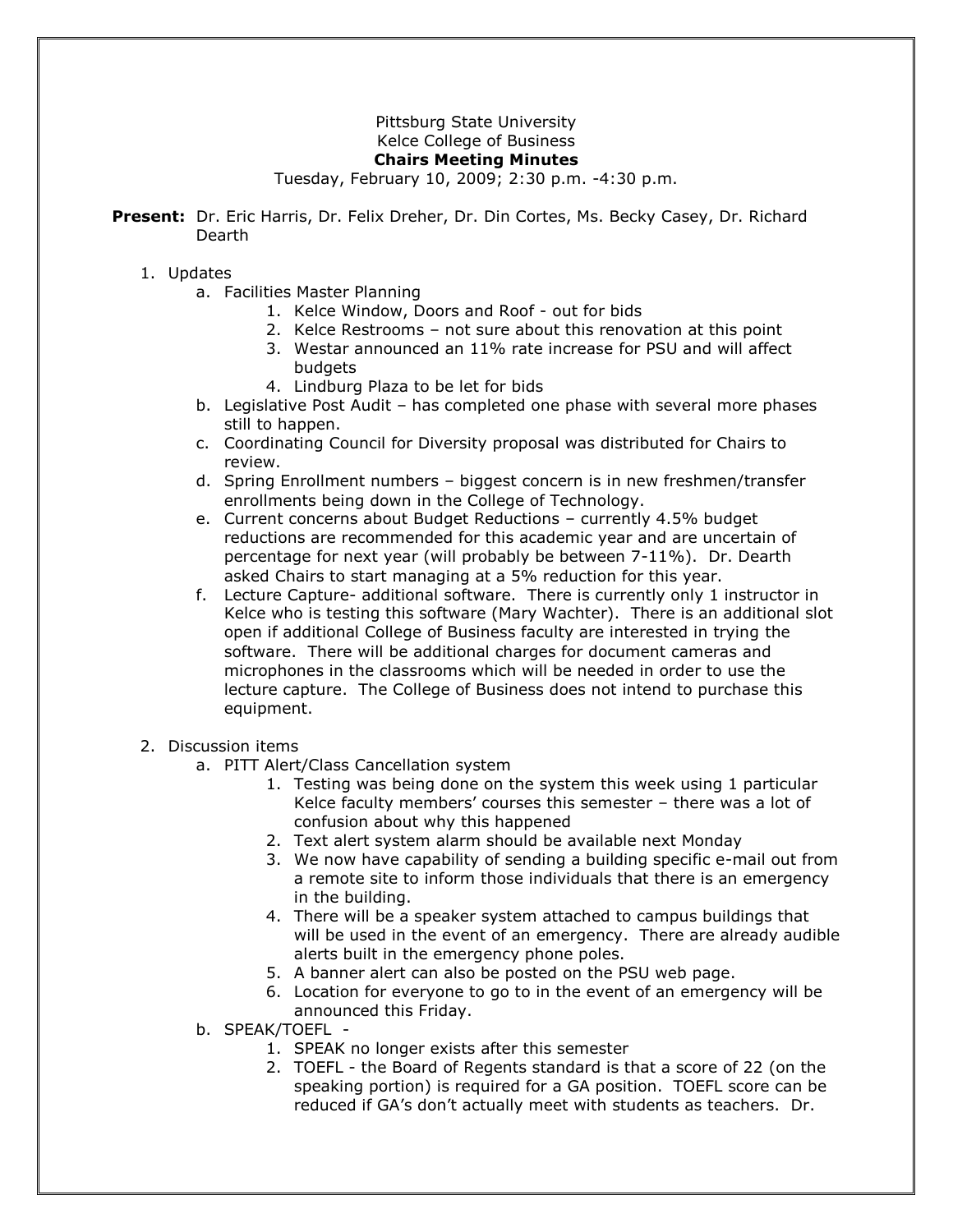Dearth asked for input from departments on this matter because there are a lot of graduate students who don't get a 22 on the TOEFL.

- c. Spoken English Assessment Form will only require 3 signatures Dean's signature will not be needed and Chair's may not be needed either. New forms will be available soon.
- d. Re-rooming assignments Inform the Dean's office of any room changes.
- e. Shredding Bulk shredding will become available for \$8 per month. Departments were asked to give input on whether they would like to have a kiosk for the department.
- f. MC for banquet Chairs were asked to give names for potential MC for the banquet to the Dean
- g. Outstanding Senior names due by March 13
- h. Updated faculty vitas and hard copy of publications due February 16 to Dean's **Office**
- i. Virus Software OIS can't support every virus software package that is being used. There may be a mandate in the future about which software OIS will support and will need to be installed in computers.
- j. Recommendations about how to save money a "virtual suggestion box" will used for suggestions about how to save money college-wide and universitywide. Suggestions should be given to the Chair who will forward them to the Dean and will be forwarded to PSU administration.
- k. E-mail currently, with PSU official e-mail, we have no expectation of privacy. Elizabeth Shannon in OIS screens official e-mails for social security #'s, birthdays, etc.
	- 1. Expectation of Privacy Chairs were asked to inform faculty that there is no expectation of privacy within official pittstate e-mail
	- 2. GUS E-mail will be up and running soon and will be available to students and faculty if they want it (will use pittstate.edu address even though it is gmail). It will be a private e-mail source. Official e-mail should still be used for official business. The issue will be how we can force students to use this e-mail?
- l. Reception to honor newly tenured faculty Ms. Casey asked about having a reception to honor newly tenured and promoted faculty in the college. The Dean's Office will host the event.
- m. Performance Evaluations No faculty were asking for meritorious from Acctg, and Econ. Those asking for meritorious rating are Cummings from CSIS and 5 from MGMKT – Lee, Box, Baack, Ahsan, Fogliasso. Discussion followed on who should receive a meritorious rating for this year. Performance appraisals are due to faculty by February 27 since March 1 is on Sunday.
- n. Summer 2010 funding –There has been some concern over just breaking even during summer school. Options discussed for reducing summer budgets at PSU has been that each faculty member at PSU would receive a set wage based on rank, or limiting class size.
- o. Position updates Accounting Instructor Position will be finalized by the end of February – Accounting Assistant Professor position should be finalized by the end of March.
- p. Review Summer 2009 Schedule Summer class schedules for each department were distributed and discussed.
- 3. Upcoming events:
	- a. Spring Career Day February 12 10:00-3:00 in the Student Center